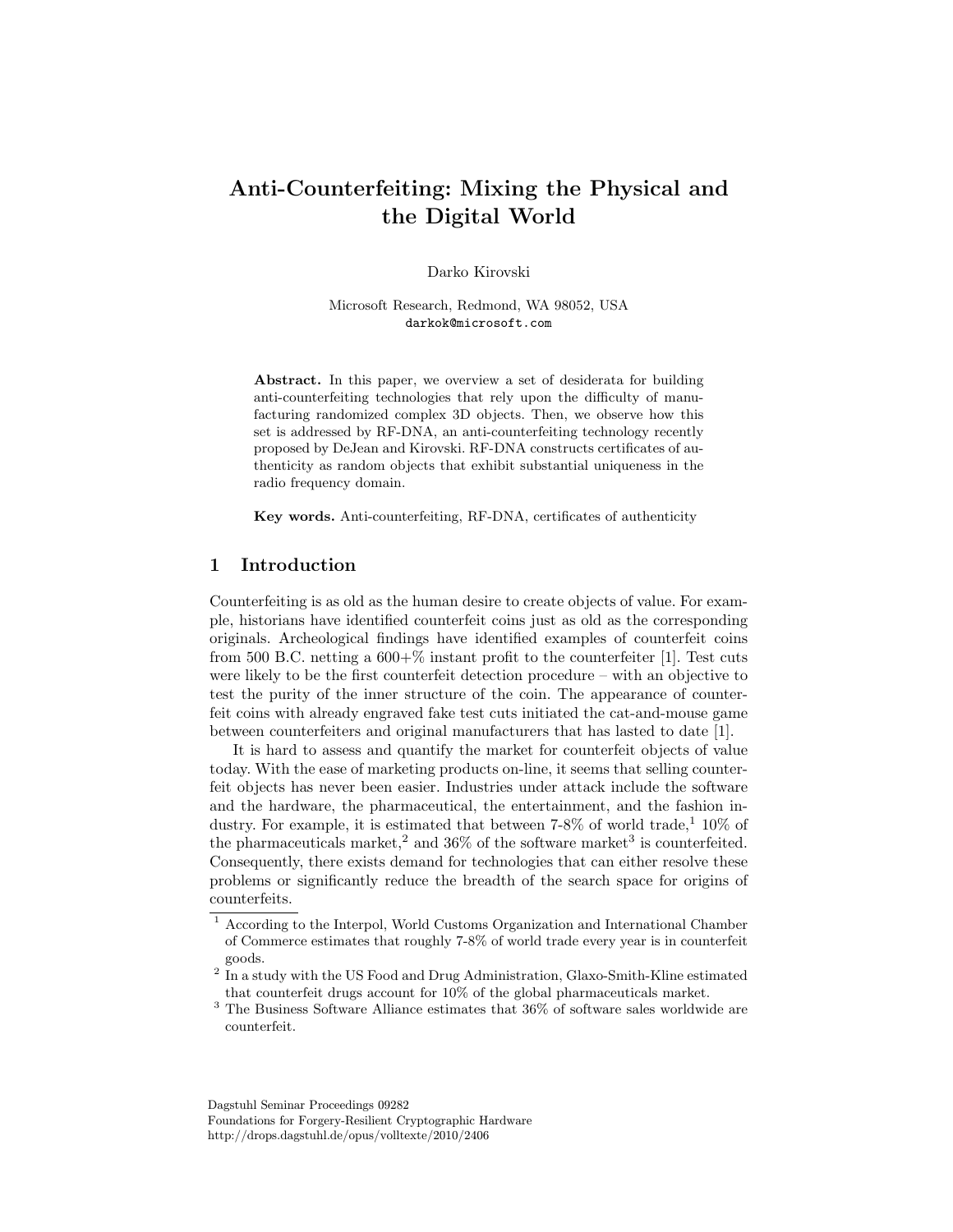#### 1.1 Classification

We classify the related illegal trade into two groups:

- $-$  **Piracy** where the buyer is confident that the purchased object is not genuine due to an uncharacteristically low price or some other form of discrepancy with respect to the original product. However, the buyer still willingly executes the trade. Such transactions do not gain substantial revenue to the pirate, hence, it is arguable what percentage of losses due to such events could be accounted as lost revenue for the legal copyright owner. First, buyers of such products are usually unlikely to purchase the original product. Second, one could argue that frequently pirated products, due to their public display and widespread usage, actually establish the pirated brand and consequently raise its value.
- Counterfeits where the seller fools the buyer into believing that the merchandise is authentic and collects the full "legal-market" price on the product. In this case, the adversary collects substantial revenue with profit margins typically higher than that of the original manufacturer due to lack of development and marketing costs.

This classification is important as one could argue that it is perhaps impossible to address the first class using only technological means. On the other hand, we recognize that a suspecting buyer or a supply chain inspector could engage in a test of authenticity to address the latter problem. Clearly, a technology designed to help the buyer in the latter case is of no use in the case of piracy.

To the best of our knowledge there does not exist a study which breaks down illegal trade estimates into the above categories, however for certain markets such as pharmaceuticals and supply chains for airplane parts nearly all illegal trade can be claimed to be counterfeited. Looking into hundreds of billions of dollars lost to counterfeits each year, we want to establish a set of requirements for a growing class of anti-counterfeiting technologies that construct certificates of authenticity using random hard-to-copy objects whose multidimensional features are cryptographically signed to ensure reliable and convenient authentication.

## 2 Desiderata for Anti-Counterfeiting Technologies

A certificate of authenticity (COA) is a digitally signed physical object of fixed dimensions that has a random unique structure which satisfies the following requirements:

- **R1 inexpensive to manufacture** the cost of creating and signing original COAs is small, relative to a desired level of security,
- **R2** expensive to copy the cost of manufacturing a COA instance is several orders of magnitude lower than the cost of exact or near-exact replication of the unique and random physical structure of this instance,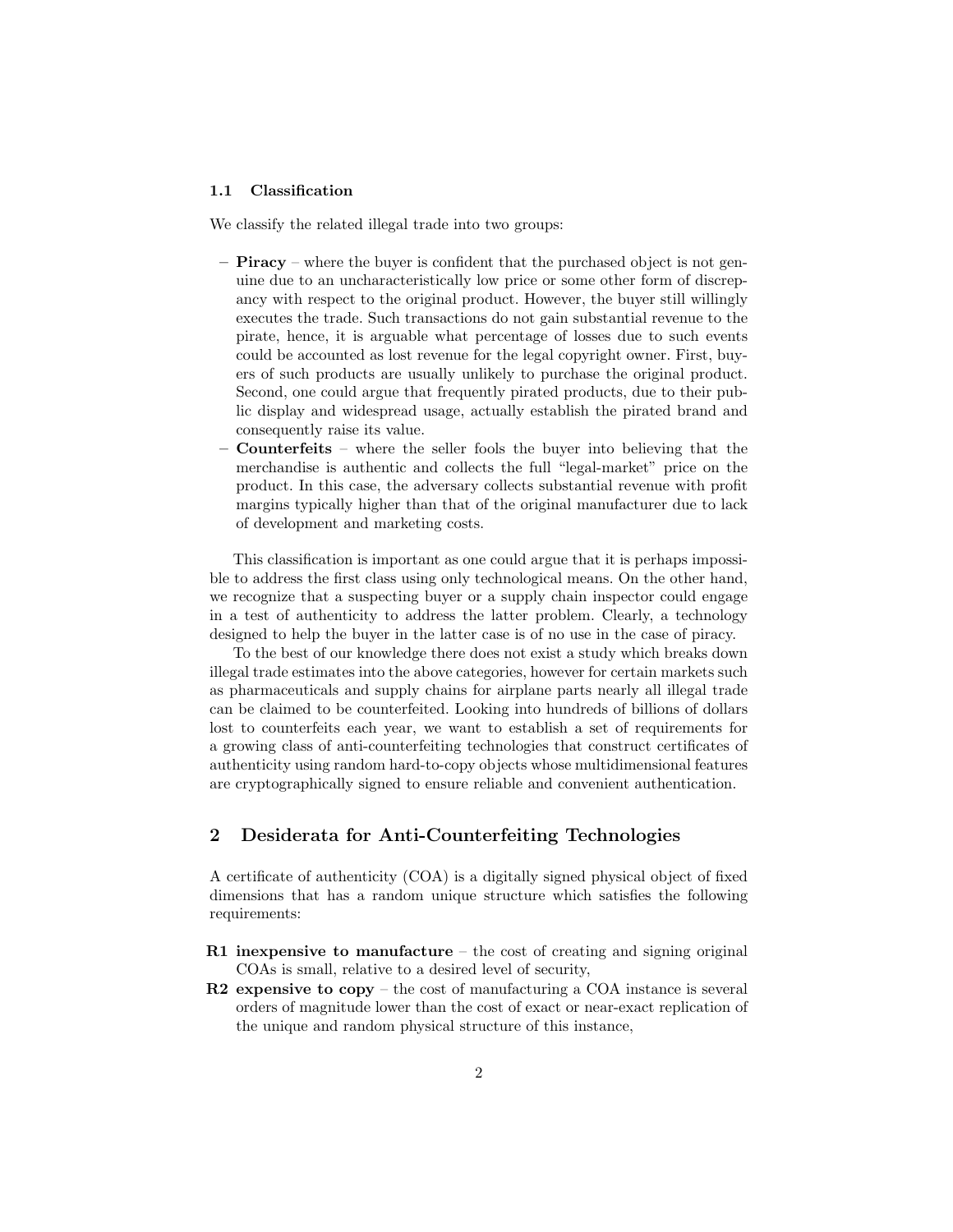- **R3** inexpensive to authenticate off-line the cost of verifying the authenticity of a signed COA off-line is small, again relative to a desired level of security, and
- **robust COA must be robust to the environmental elements such as changes** in humidity and temperature, and ordinary wear and tear.

The key to the analysis of a COA instance is the extraction of its "fingerprint," i.e., a set of features that reliably represents its multi-dimensional structure. This process is typically based on a specific physical phenomenon and produces a cardinality-N vector of numbers  $\mathbf{x} \in \mathbb{R}^N$ . This imposes that:

 $R5$  physical one-way function – it should be computationally difficult to construct an object of fixed dimensions with a "fingerprint" y such that  $||\mathbf{x} ||\mathbf{y}|| < \delta$ , where x is a given "fingerprint" of an unknown COA instance and  $\delta$  bounds the proximity of **x** and **y** with respect to a standardized distance metric  $|| \cdot ||$ .

This requirement establishes COA instances as physical one-way functions. By having access only to the "fingerprint" the adversary should face a difficult task of producing an object that has a near-equivalent "fingerprint." For example, when such a COA is attached to a credit card, it would prevent its physical replication by an adversary who obtains all the digital information stored on the card. Such an attack, often referred to as skimming, according to a Nielsen Report is responsible for about US\$2B annual loss relative to a US\$16B aggregate profit to credit card companies world-wide (data from 2008) [2].

- R6 repetitiveness the noise that stems from reading the "fingerprint" for a specific COA instance by different readers, in different environments, and/or at different read-out misalignments should be such that the probability of a false negative is smaller than a certain desired constant,  $Pr[||x - y|| <$  $|\delta| \leq \varepsilon_{FN}$ , where **x** denotes the "fingerprint" read-out of an issued COA instance and y denotes a "fingerprint" read-out for the same instance during an arbitrary in-field verification,
- $R7$  non-collision the probability of a false positive should be smaller than a certain desired constant,  $Pr[||\mathbf{x} - \mathbf{y}|| < \delta] \leq \varepsilon_{FP} \ll \varepsilon_{FN}$ , where x denotes the "fingerprint" read-out of an issued COA instance and y denotes the "fingerprint" read-out for any other distinct instance, and
- R8 "fingerprint" interdependence "fingerprint" samples collected over a large topological neighborhood should be mutually dependent. In addition, accurate mathematical modeling of this dependence should be as computationally expensive as possible. This dependence ensures that an adversary cannot forge the "fingerprint" one sample at a time – if such an attack is possible with a high success rate, typically its cost is linearly proportional to the number of "fingerprint" samples [3].

Requirement R8 is one of the crucial requirements in thwarting attacks that do not aim at manufacturing a near-exact copy of the authentic COA instance.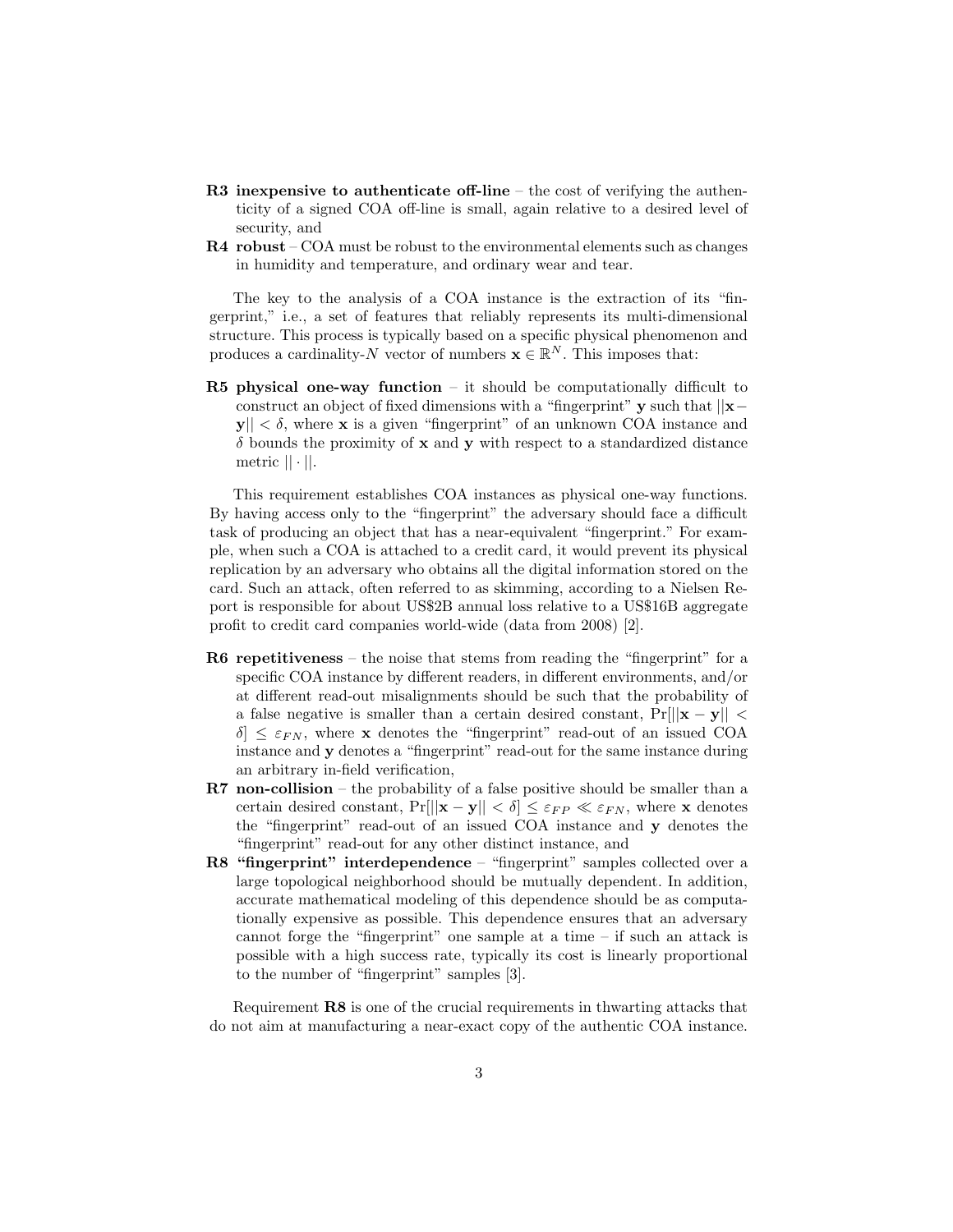Instead, the adversary aims to launch a simple search process that adjusts the object topography so to fit an authentic "fingerprint." Each iteration of this process would adjust a group of samples at a time. This attack could be even computational if requirement R5 is not satisfied.

For example, COAs based upon fibers relatively sparsely embedded in paper typically do not satisfy R8 [3]. Positioning of a single fiber in this case is not dependent upon the remaining fibers, thus, the adversary can orient these fibers on paper one by one. If this process is accurate, the cost of recreating a single COA instance is small.

- $R9$  tamper-evidence a COA instance could be conceived to represent a tamper-evident feature, i.e., a seal. If opening a specific package can be done exclusively via destroying the COA instance, and reproduction and reassembly of the signed seal is not easily attainable, then we could use such an instance as a tamper-evidence.
- R10 visual inspection of the verification path  $-$  the observed randomness is scanned using a hardware device, however the verification path from the random object to the measurement circuitry/COA scanner must not be obstructed by adversarial hardware and/or software. That's why random features in COA instances should have relatively large minimum geometries so that they can be inspected visually. In addition, contactless (optical, wireless) measurements are preferred as static points of contact between a COA instance and a related scanner represent a perfect opportunity for the adversary to intercept the verification path.



Fig. 1. Block diagram of the key steps involved in issuing and verifying a COA instance.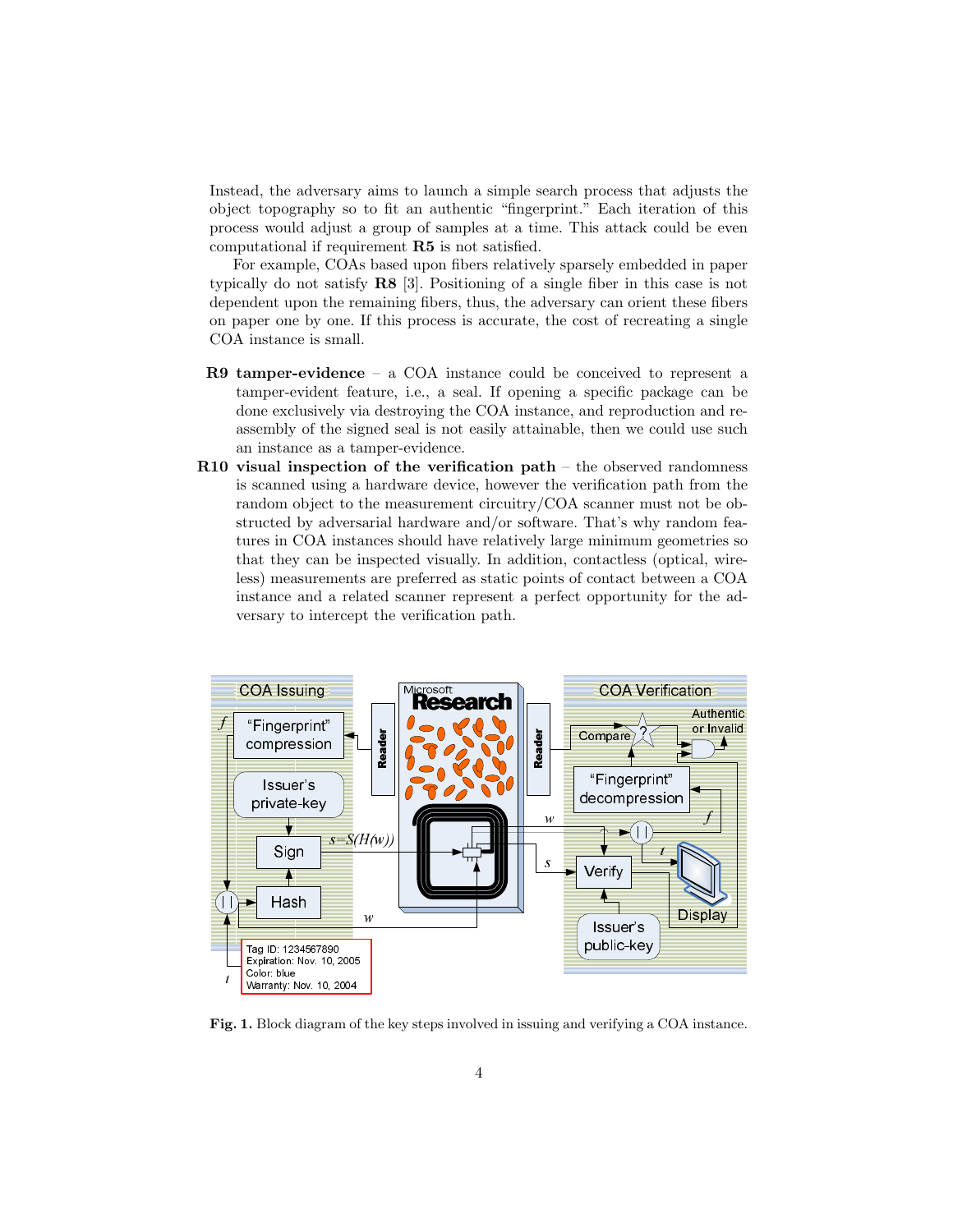## 3 Digitizing the Physical World

COA systems as defined in Section 2 enable elegant off-line verification using a trusted device that contains the public key of the COA issuer. In this section, we review how traditional public-key cryptography can be used to bind a product instance, COA's physical random features, and arbitrary information that the issuer desires to associate with the product. A simple protocol is adopted from [3, 10, 11] and presented in Figure 1.

When creating a COA instance, the issuer digitally signs its "fingerprint" using traditional public-key cryptography. First, the "fingerprint" is scanned, digitized, and compressed into a fixed-length bit string  $f$ . Next,  $f$  is concatenated to an arbitrary information  $t$  that the issuer wants to associate with the product instance (e.g., product ID, expiration date, MSRP, coupon offers). The combined bit string  $w = f||t$  is then signed. Several signing protocols could be used here, for example:

- the Bellare-Rogaway protocol, PSS-R [12], for signing messages with message recovery where an arbitrary signing mechanism such as RSA [13] could be used; the resulting signature s is then encoded directly onto the COA instance using an existing storage technology such as an RFID, or
- the issuer could also use a traditional IEEE1363-like cryptographic signature [14, 15], s, attach the plain-text w, and then encode  $s||w$  directly onto the COA instance using an existing storage technology such as an RFID.

The resulting tag that contains both the COA and the associated RFID is now attached to a product whose authenticity the issuer wants to vouch. The association of the COA's "fingerprint," the issuer's private key, and the product protected using the COA can be verified in-field off-line using a device that has trusted access to the issuer's public key. Secure delivery of this key calls for a simple public-key infrastructure where the device is only expected to maintain the public key of a certifying authority, and the issuer stores a certificate, i.e., its public key signed by the private key of the trusted party, onto the RFID.

Verification of the tag is done using a simple protocol. First, the corresponding signature, s, from the RFID is verified against the issuer's public key  $[12]$ , 14]. In case the integrity test is successful, the original "fingerprint" f (stored in the RFID or extracted from a PSS-R signature) and the associated data,  $t$ , are extracted from w. The verifier proceeds to scan in-field the actual "fingerprint," f', of the attached COA instance, i.e., obtain a new reading of the instance's physical properties, and compare them with  $f$ . If the level of similarity between f and  $f'$  exceeds a pre-defined and statistically validated threshold  $\delta$ , the verifier declares the instance to be authentic and displays t. In all other cases, the reader concludes that the COA instance is not authentic.

In order to counterfeit protected objects, the adversary needs to:

 $(i)$  compute the private key of the issuer – a task which can be made arbitrarily difficult by adjusting the key length of the used public-key crypto-system [13, 14], or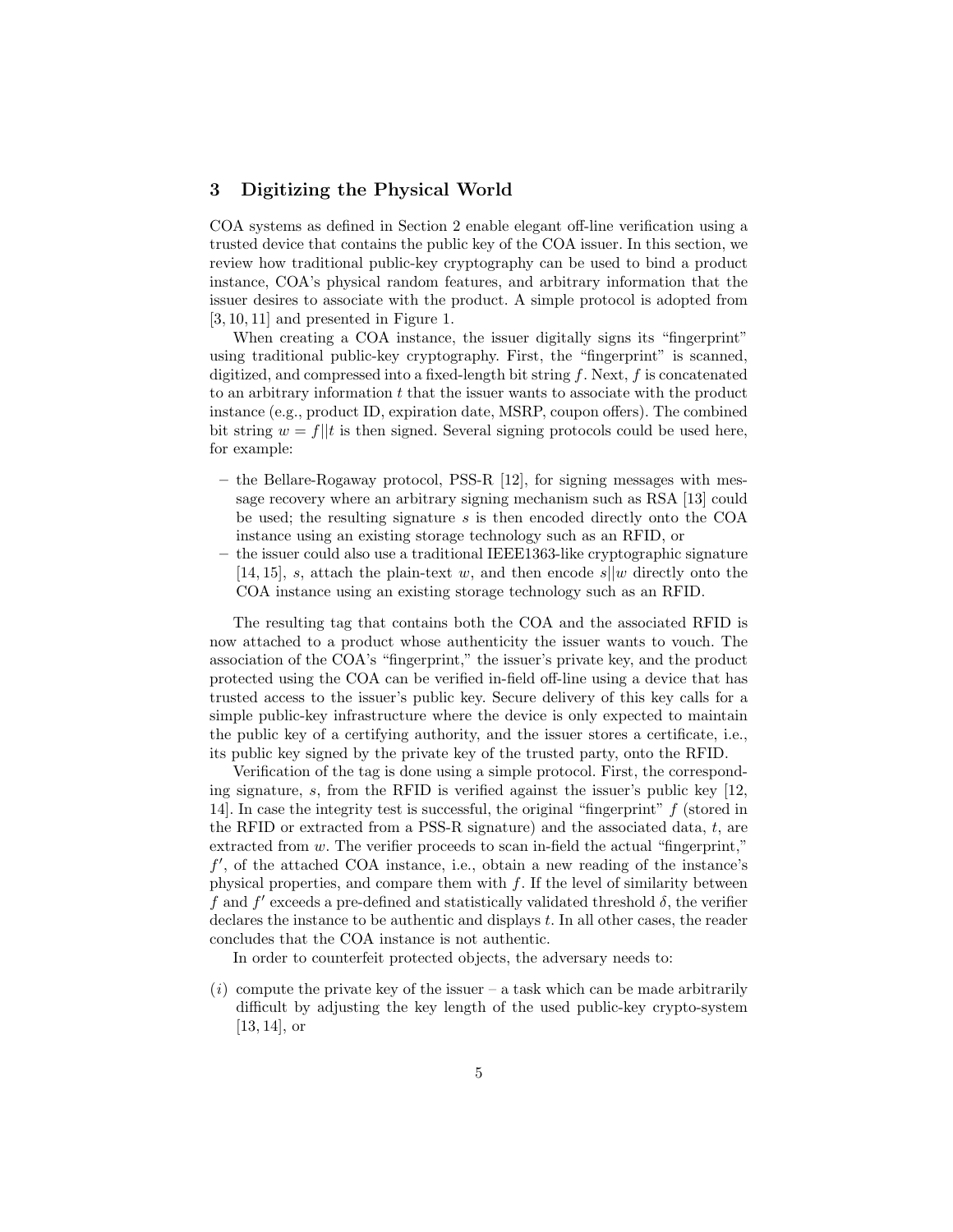- (ii) devise a manufacturing process that can exactly replicate an already signed COA instance  $-$  a task which is not infeasible but requires substantial expense by the malicious party – the forging cost dictates the value that a single COA instance can protect [3], or
- $(iii)$  misappropriate signed COA instances a responsibility of the organization that issues COA instances. For example, one possibility is to collect tags from already sold products, attach them to counterfeits, and sell them as authentic merchandise. One way to address this problem is to assign two COAs for each product, one that vouches for product's genuineness, another that vouches that the product is new. Retailer's responsibility is to devalue (i.e., tear apart) the latter COA when the product is sold – an action that is trivial to verify at the back-end of the supply chain (i.e., the retailer would have to send all torn COAs back to the supply chain inspector). The same procedure can be used to signal and/or value product's " $n^{th}$ -owner."

# 4 Applications

COA instances are generic "objects of value." They have a fully horizontal perspective of possible applications. The value that one COA instance could maximally represent, approximately equals the cost to forge this instance [3]. Inexpensive verification makes COAs particularly attractive for several traditional applications as well as for a myriad of new ones. Currency, checks, money orders, credit cards, license and product tags, warranties, receipts, endorsements, ownership documents, proofs of purchase/return, proof of repair, coupons, tickets, seals, tamper-evident hardware can all be produced using COAs.

COAs whose "fingerprints" satisfy requirement R5, i.e., they do not reveal their physical structure in a straightforward fashion, could be used against skimming credit cards and falsifying personal identification documents such as passports, visas, driver's licenses, and national ID cards. Then, by accessing full credit card information from a merchant database (e.g., holder's name, card's number and expiration date, PIN code, and COA's "fingerprint"), it would be still difficult for the adversary to create a physical copy of the original credit card produced by the issuing bank. To complete the operation, the adversary would have to gain physical access to the original credit card and accurately scan its 3D structure (e.g., using X-rays or other 3D imaging systems). Finally, the adversary would still have to build the 3D object, a task that requires significant cost due to R2.

## 5 Review of Existing Methodologies

COA instances can be created in numerous ways. For example, when covering a surface with an epoxy substrate, its particles form a low-rise but random 3D landscape which uniquely reflects light directed from a certain angle. COAs based upon this idea were first proposed by Bauder and Simmons from the Sandia National Labs and were used for weapons control during The Cold War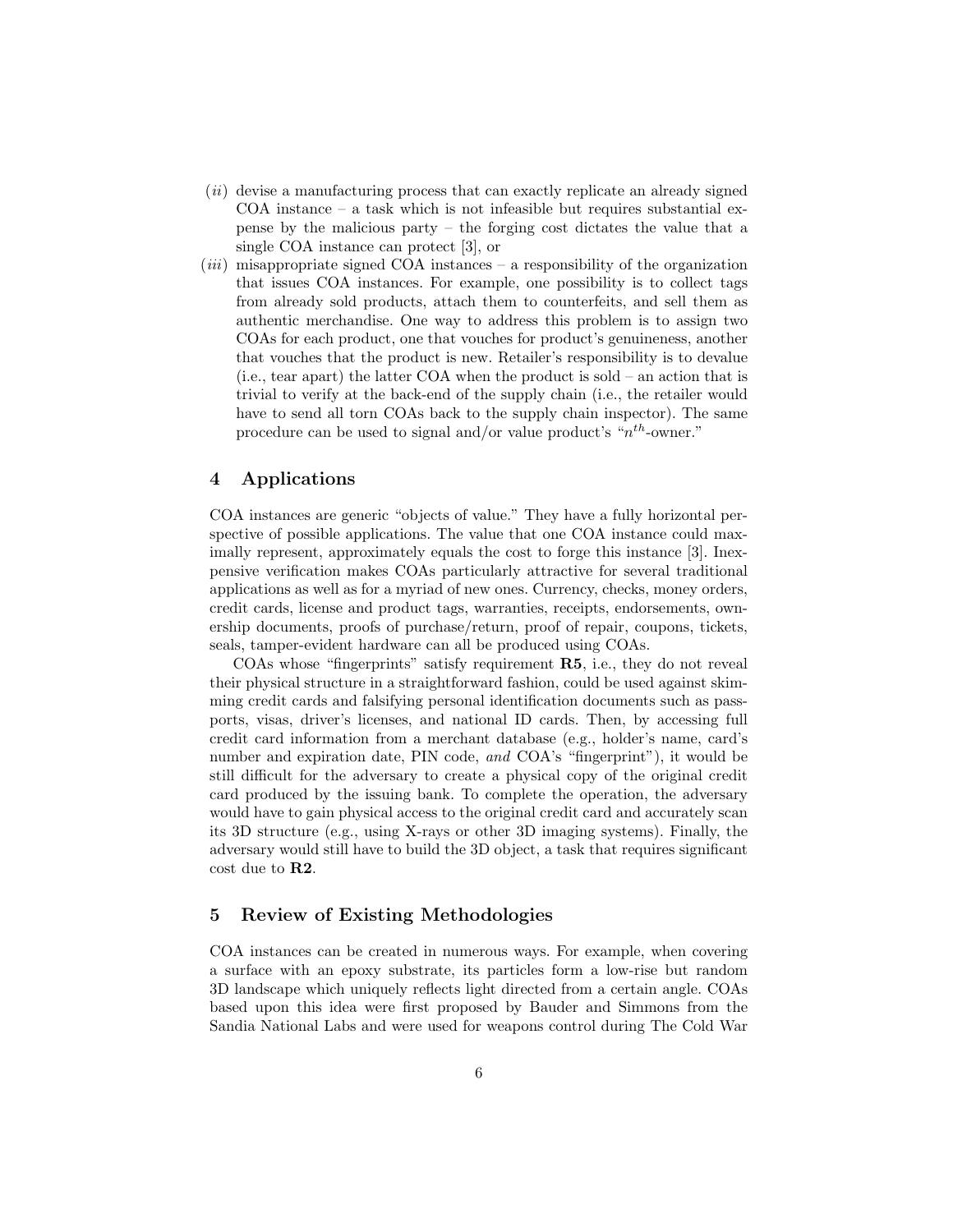[16]. To the best of our knowledge this is the first design of COAs based upon the fact that individual instances are difficult to near-exactly manufacture by a malicious well-financed party.

Fiber-based COA. Bauder and Simmons were also the first to propose COAs created as a collection of fibers randomly positioned in an object using a transparent gluing material which permanently fixes fibers' positioning [16– 18]. Readout of the random structure of a fiber-based COA could be performed in numerous ways using the following fact: if one end of a fiber is illuminated, the other end will also glow. Bauder proposed fiber-based COAs for banknote protection - fibers in that proposal were fixed using a semi-transparent material such as paper [17]. To the best of our knowledge, only few efforts have followed the pioneering work by Bauder and Simmons. Church and Littman have worked on extraction of random optical-fiber patterns in the context of currency anticounterfeiting [19, 20]. The first COA system based upon fiber-infused paper and public-key cryptography was developed by Chen et al. [21, 3]. While efficient and inexpensive, fiber-based COAs do not satisfy R5 and thus, could be vulnerable to malicious attackers who conquer a technology for fiber placement on paper. Although such a technology is not available, we categorize its objective as  $2+D$ manufacturing and speculate that it is substantially easier than manufacturing purely random 3D topologies.

Speckle Scattering. Pappu was the first to create a class of physical oneway functions via speckle scattering [22, 23]. A speckle pattern is a random intensity pattern produced by the mutual interference of coherent wavefronts that are subject to phase differences and/or intensity fluctuations. Pappu focused on Gabor wavelets to produce short digests of the natural randomness collected from the optical phenomenon. His Ph.D. thesis has a solid survey of the related but scarce work  $[22]$ . Skorić was the first to match experimentation and theoretical bounds on the amount of randomness exhibited by keys formed from speckle [24]. Speckle scattering is a phenomenon sensitive to microscopic changes to the source of scattering hence, it is difficult to build practical COAs that satisfy R4; in addition, it is poorly understood how speckle filtering addresses R6 and R8.

Far-field RF. Finally, COAs in the electromagnetic domain have been proposed by several companies [25–29], all of them aiming to detect COA's random structure in the far-field. The basic idea with these proposals was to identify a certain set of resonant features of dielectric and/or conducting materials in the  $far-field<sup>4</sup>$  as a complement to RFID communication. As a consequence all proposals suffer from the inability to satisfy R5 and R8, thus presenting relatively easy targets to malicious parties who understand their re-radiation principles. In addition, far-field detection is prone to spoofing and jamming by a sophisticated attacker; thus, such schemes often have difficulties satisfying requirement R10. Because the detection is taking place in the far-field, these systems operate in the "expensive" 60GHz frequency range making COA verification unnecessarily expensive with current semiconductor technologies.

<sup>4</sup> We define far-field as distance which is multiple wavelengths away from the source of the electromagnetic (re)-radiation.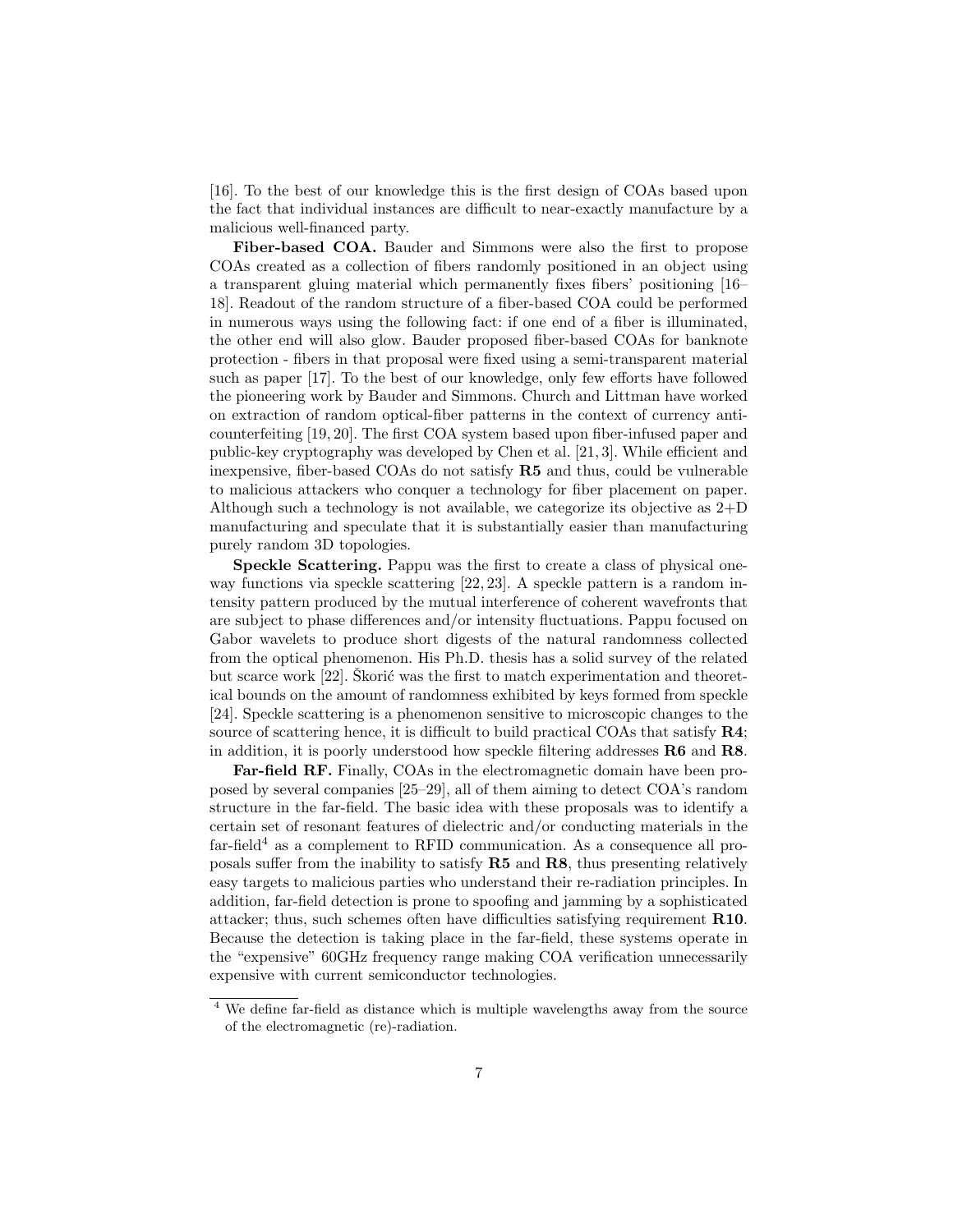Physically unclonable functions based upon forced variability in semiconductor manufacturing have been reviewed in Section 5.2.

#### 5.1 RF-DNA

The first technology that has focused on identifying radio-frequency "fingerprints" of dielectric and conductive resonators in the near-field was developed by DeJean and Kirovski [10, 11]. Their COA proposal, RF-DNA, is based upon the basic re-radiation (including radio-wave resonance, Rayleigh, and Mie scattering) principles described within the generalized extinction theorem [30–32]. RF-DNA is substantially different from far-field RF schemes, as it aims to capture in its "fingerprint" an accurate image of the variability exerted by the electromagnetic field close<sup>5</sup> to the source of re-radiation, i.e., COA instance. The imaging is done using a dense matrix of patch antennae, each of them capable of transmitting and/or receiving RF waves in the 5-6GHz RF sub-band.

The technology fares well with respect to the set of desiderata. Each COA instance costs less than a cent, with the COA reader expected to cost less than US\$100 and as low as several dollars in mass production. Near-exact replicas would demand true 3D scanning and manufacturing of a specific 3D topology. It is robust to wear and tear as the "fingerprint" read-out is contactless. Its physical one-way function can be well formulated mathematically via the inverse design problem over the Maxwell equations [33], which is an ill-defined problem [34] of exceptional, yet never formally proven, $6$  computational difficulty. Even solving the forward simulation problem over the Maxwell equations accurately is an exceptionally challenging task for state-of-the-art electromagnetic fields solvers [35]. Typically, the noise that stems from simulations is well over 3dB with respect to physical measurements [35], whereas the expected noise due to misalignment, environmental factors, and variances in the manufacturing of COA readers should be well within 0.5dB [11]. DeJean and Kirovski have shown that the detection performance in their system results in negligible rates of false positives and negatives [11]. The COA reader by design enforces that "fingerprint" readouts are dependent across different neighboring transmitter-receiver pairings, thus by minimally altering small part of her design, the adversary would affect the "fingerprint" components of many (or almost all) transmitterto-receiver responses.

One of the open issues related to RF-DNA is its weak "fingerprint" robustness with respect to noise stemming from re-radiating objects that could be attached to COA instances as products. This is a limitation within requirement R4 that has not been yet explored.

### 5.2 Challenge/Response COA Systems

COA systems that rely on small, imperceptible features, such as distinct semiconductor circuits created using manufacturing variability, cannot be verified

<sup>&</sup>lt;sup>5</sup> Less than one wavelength from the resonator.

<sup>6</sup> To the best of the author's knowledge.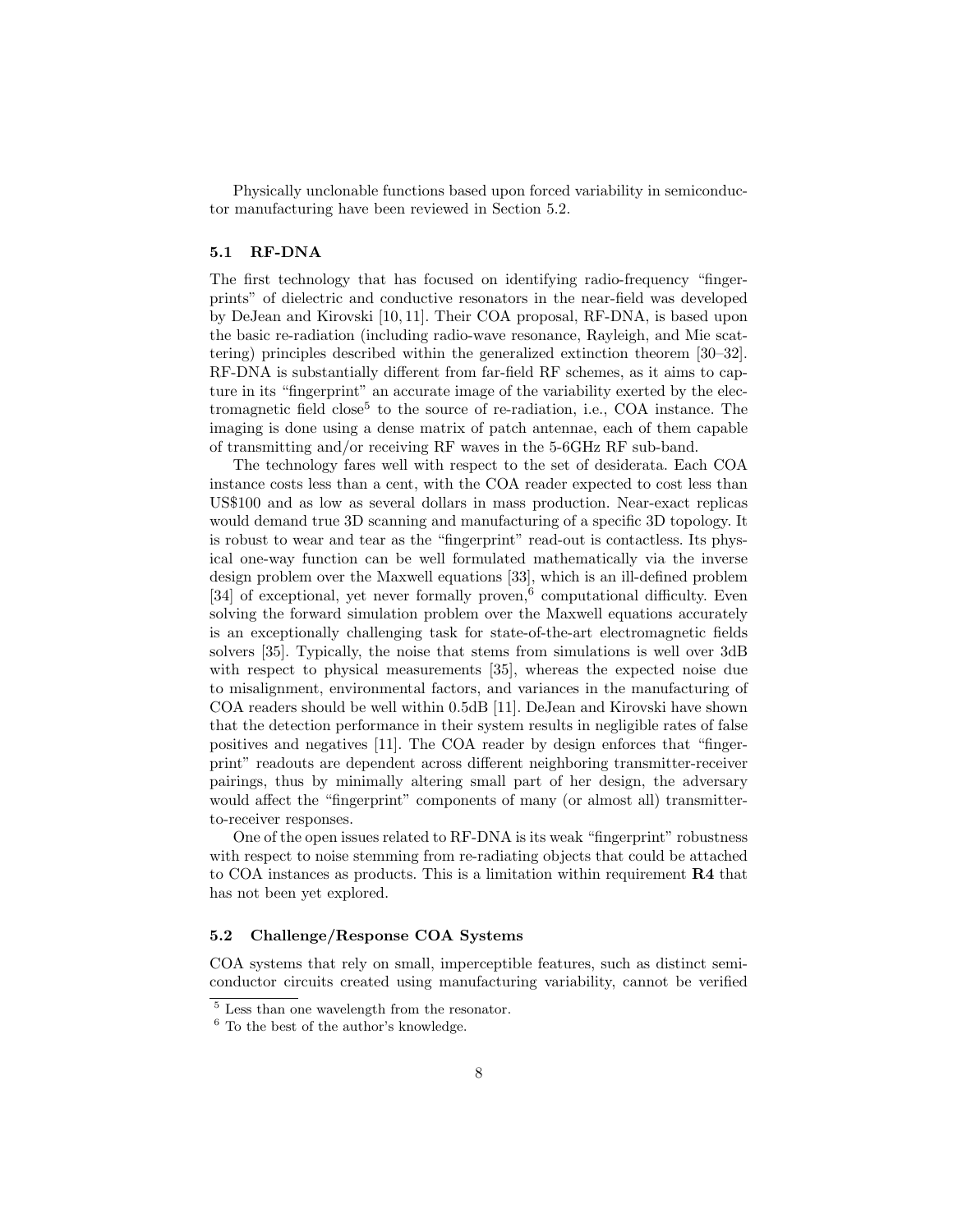using a passive protocol because the adversary can always hard-wire the resulting digitized "fingerprint" into an appropriate part of the hardware state and fool the verifier that it is measuring the actual unique manufacturing variability [4]. An active, challenge-based protocol on the other hand, would require that the verifier contains either:  $\boldsymbol{i}$ ) an accurate but private description of the distinct circuitry in each COA instance so that it can compute the expected response from the COA under test or  $ii$ ) a limited set of valid challenge/response pairs.

One major disadvantage of type- $i$  solutions is the fact that the private circuit description must be kept away from the adversary (otherwise, the adversary can use this description to manufacture the exact same circuit<sup>7</sup>); thus, the verification process must be launched on-line. To the best of the author's knowledge circuits of type- $i$  have not been proposed to date.

There exist several proposals for type- $\boldsymbol{i}$  circuits [5–8], often referred to as physically unclonable functions, PUFs. The disadvantages of type- $ii$  proposals are: necessity for on-line verification and high cost of storage and bandwidth that needs to be allocated to support the overall COA system among others. Table 1 presents a comparison of expenses related to enabling anti-counterfeiting using type- $ii$  semiconductor-based PUFs and RF-DNA. As one can observe a major cost factor is the secure connectivity with the issuing server that needs to be established for a PUF to be verified. Conversely, if PUFs are embedded within an existing semiconductor product, i.e., integrated chip, in order to protect it, their manufacturing cost is negligible, yet their verification still requires a communication channel to the issuing server.

Apart from probing and brute-force reverse engineering semiconductor PUFs, one specific group of attacks that has not been launched on imperceptive challenge/response PUF systems yet, is collusion of correct challenge/response pairs from a single and/or multiple distinct PUF instances with an objective to reverse engineer the underlying random circuit and its points of enforced variability. In addition, power and delay analysis attacks are also possible against such schemes [9]. We note that such attacks are not viable against COA systems outlined using requirements R1-10.

# 6 Conclusion

Randomness is natural to many processes in the physical world. Early ideas by Bauder and Simmons have resulted in a growing list of technologies that aim at using such randomness to create distinct, cryptographically secure, and hardto-forge certificates of authenticity, i.e., physically unclonable functions. In this paper, we introduced a set of desiderata for such technologies and showed how state-of-the-art fares with respect to this set. We identified RF-DNA, a proposal by DeJean and Kirovski, as a technology that appears to address well all of the requirements from this set.

<sup>7</sup> We remind the reader that the variability is enforced, not unavoidable when manufacturing such circuits.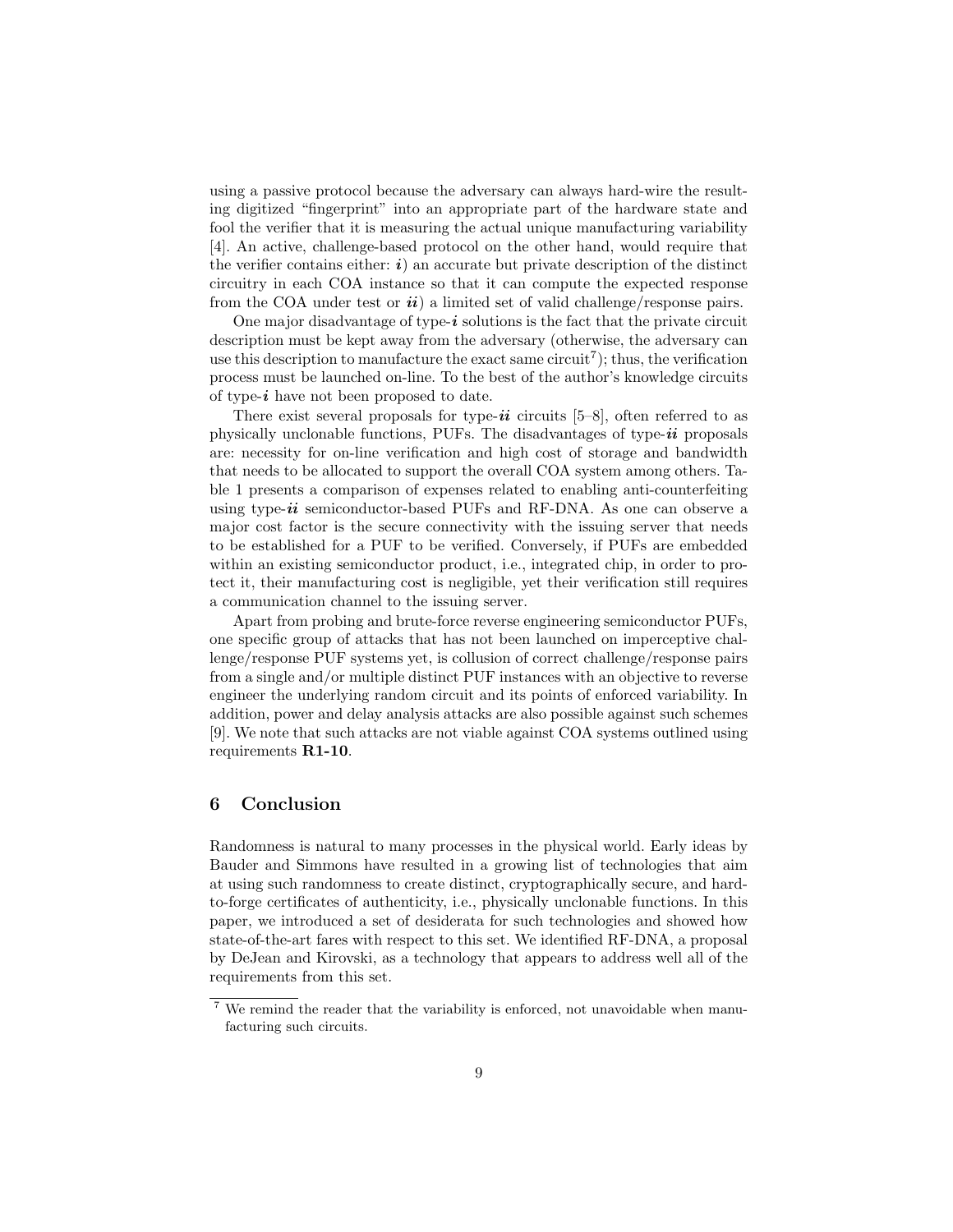| Property                     | Semiconductor circuit PUF                      | <b>RF-DNA</b>         |
|------------------------------|------------------------------------------------|-----------------------|
| <i>Storage at server</i>     | K challenge-response pairs need to be stored,  | None.                 |
|                              | where $K$ equals the anticipated number of     |                       |
|                              | verifications per PUF.                         |                       |
| Storage at tag               | Yes, on-chip. Needs to store public key        | Yes, passive RFID.    |
|                              | of certification authority.                    | $Cost: 2-6 cents.$    |
| Cost of tag                  | $\sim$ zero if embedded to protect chip or     | $\sim$ cost of RFID + |
|                              | several cents if used to protect object, i.e., | cost of signing the   |
|                              | similar to cost of smartcard.                  | RF "fingerprint."     |
| Communication                | Server-auth TLS handshake with key exchange,   | None.                 |
| $w/$ server during           | then ask for challenge, receive challenge,     |                       |
| <i>in-field verification</i> | compute/send response, receive decision.       |                       |
| Cost of server               | Linearly proportional to expected peak         | None.                 |
| farm                         | number of concurrent server-PUF connections.   |                       |
| Verification                 | Communication channel to server.               | RF-DNA scanner.       |
| requirements                 |                                                |                       |

Table 1. Comparison table of expenses related to enabling anti-counterfeiting using type-ii semiconductor-based PUFs and RF-DNA.

# References

- 1. K. Barry. Counterfeits and Counterfeiters: The Ancient World. Available on-line at: http://www.ancient-times.com/newsletters/n13/n13.html.
- 2. P. Britt. Credit Card Skimming: Growing Trend or Media Hype? Transaction World Magazine, September, 2001. Available on-line at: http://www.transactionworld.com/articles/2001/september/ riskmanagement1.asp.
- 3. D. Kirovski. Toward An Automated Verification of Certificates of Authenticity. ACM Electronic Commerce, pp.160–9, 2004.
- 4. K. Lofstrom, W.R. Daasch, and D. Taylor. IC Identification Circuit Using Device Mismatch. IEEE ISSCC, pp.372–373, 2000.
- 5. B. Gassend, D. Clarke, M. van Dijk, and S. Devadas. Silicon Physical Random Functions. ACM Computer and Communication Security Conference, 2002.
- 6. J.-W. Lee, D. Lim, B. Gassend, G.E. Suh, M. van Dijk, and S. Devadas. A technique to build a secret key in integrated circuits with identification and authentication applications. IEEE VLSI Circuits Symposium, 2004.
- 7. J. Guajardo, S. Kumar, G. Schrijen, and P. Tuyls. FPGA intrinsic PUFs and their use for IP protection. Cryptographic Hardware and Embedded Systems, 2007.
- 8. P. Tuyls and B. Škorić. Strong Authentication with Physical Unclonable Functions. In "Security, Privacy and Trust in Modern Data Management," M. Petković, W. Jonker (Eds.), "Data-Centric Systems and Applications," Springer, 2007.
- 9. P. Kocher, J. Jaffe and B. Jun. Differential Power Analysis. CRYPTO, pp.388–397, 1999.
- 10. G. DeJean and D. Kirovski. Radio Frequency Certificates of Authenticity. IEEE Antenna and Propagation Symposium, 2006.
- 11. G. DeJean and D. Kirovski. RF-DNA: Radio-Frequency Certificates of Authenticity. Cryptographic Hardware and Embedded Systems, Lecture Notes in Computer Science, Vol.4727, pp.346–363, 2007.